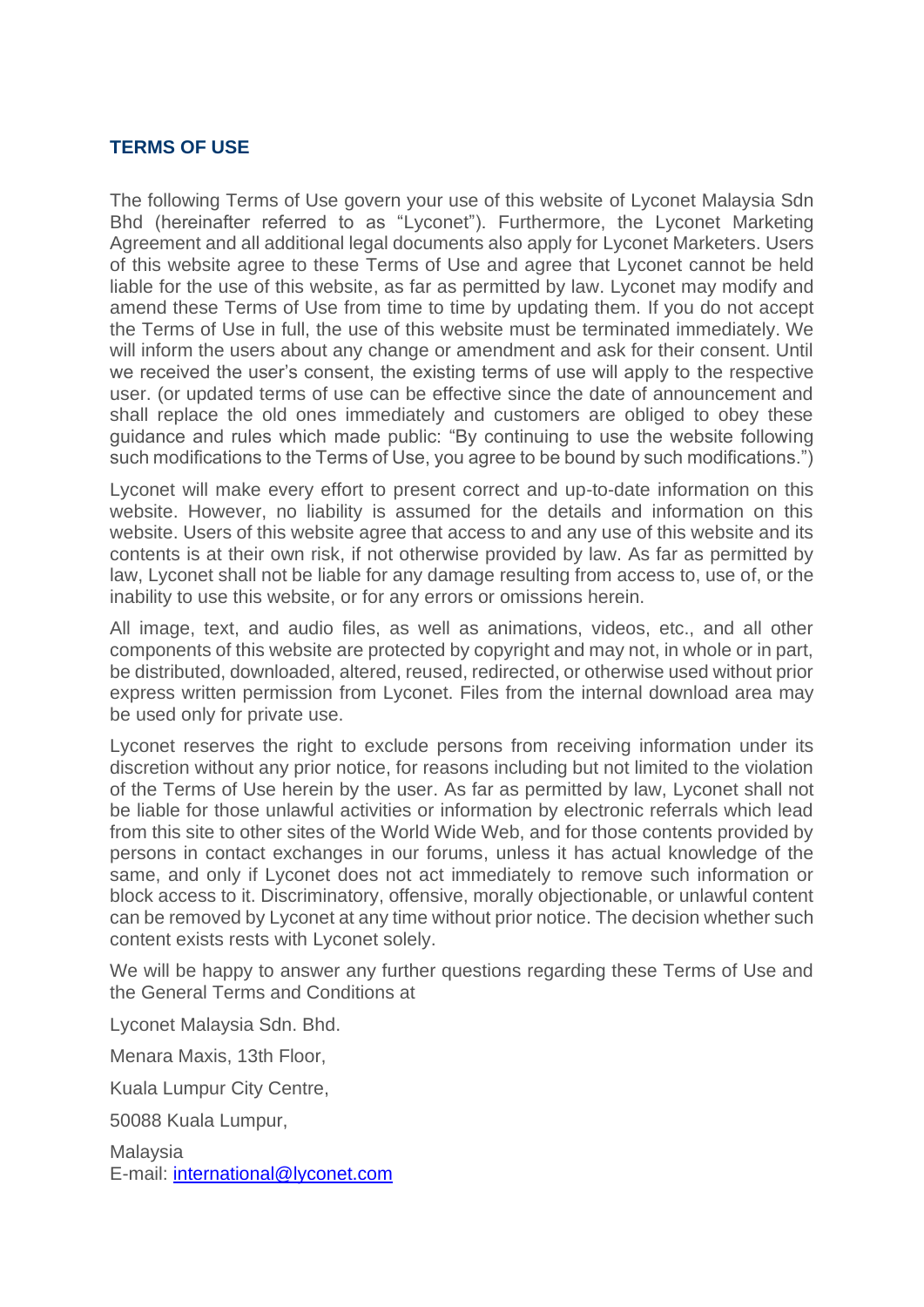## **DISCLAIMER**

1. Lyconet Malaysia Sdn. Bhd. (hereinafter referred to as "Lyconet") assumes, as far as permitted by law, no responsibility for the currentness, correctness, completeness, legality and/or quality of the information provided. This also applies to all products and services offered on this website, including the product descriptions, prices, and information provided about the contractual partners of Lyconet. Technical errors and/or maintenance work, as well as other causes (such as a re-launch of the website) may result in shorter or longer disruptions of access. Lyconet shall not be liable for any damages (including but not limited to damages for loss of business or loss of profits) arising in contract, tort or otherwise from the usability and accessibility of the website. Liability claims against Lyconet regarding damage of a material or intangible nature (such as lost profits, frustrated expenses, damages due to data loss, unjust enrichment claims, legal fees, or contract execution fees) that are caused by the use of the information provided or by the use of incorrect and incomplete information are basically excluded unless Lyconet has proven to be intentionally or grossly negligent. All offers are subject to change and non-binding, until expressly accepted. Lyconet expressly reserves the right to modify, amend, or delete parts of the website or the entire offer without special notification or to cancel the publication in part or completely.

2. Furthermore, Lyconet is not responsible for external hyperlinks and their content, operated by other organisations and shall not be liable for any loss or damage arising out of and/or incidental to the use of the hyperlinks. Lyconet assumes, as far as permitted by law, no responsibility for the currentness, correctness, completeness, legality, or quality of the hyperlinks. All liability shall fall upon the provider of the linked website. Lyconet has no influence on the current and future design, content, or authorship of hyperlinks. For this reason, Lyconet hereby expressly dissociates itself from the content of all hyperlinks and from external entries in guestbooks, discussion forums, and mailing lists set up by Lyconet. A permanent content check of the linked websites is not reasonably possible without concrete indications of an infringement or violation of an applicable law, but such infringements/violations will be removed immediately upon notification of the same.

3. This website may be used only for information purposes and for private and commercial purposes. The entire content of this website is protected by copyright. This applies regardless of whether the content is made available for a fee or free of charge. Any reproduction, use, rental, loan, publication, or any other type of use is not permitted without the express written consent of Lyconet. A violation of this prohibition can lead to legal consequences, in particular on the basis of trademark, copyright, and competition regulations. Lyconet expressly reserves all copyright, trademark, and usage rights (right to use work and permission to use work) to this website.

4. Lyconet attaches great importance to the careful and confidential use of personal data. If the Internet site contains the possibility of entering personal or business data (e-mail addresses, names, addresses), this data is disclosed by the users on an expressly voluntary basis, and the disclosure can be terminated by users at any time and Lyconet shall delete all relevant personal data immediately. For more information about Lyconet's data protection policy and practice and Lyconet's use of personal data, please refer to Lyconet's Data Protection Disclaimer.